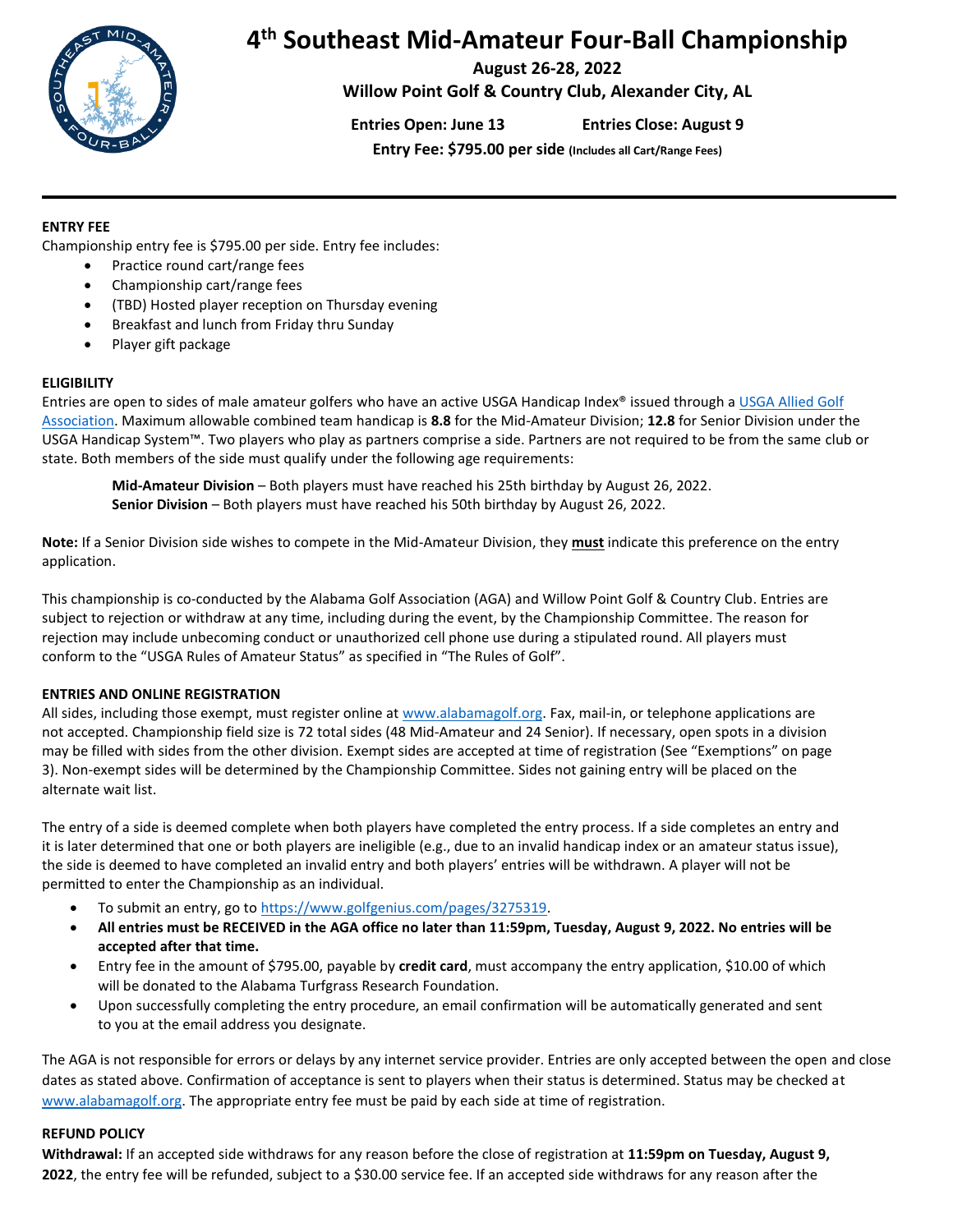close of registration and before **11:59pm on Wednesday, August 24, 2022**, 75% of the entry fee (\$596.25) will be refunded. No refunds will be made for withdrawals after **Wednesday, August 24, 2022**.

**No Shows:** Sides that fail to notify the AGA of their withdrawal and "No Show" their starting time will not receive a refund for any reason. "No Show" sides may be subject to suspension from future Southeastern Mid-Amateur Four-Ball Championships. **Alternates:** Full refund if side does not gain entry into the championship.

All dates and time refer to **date and time of receipt** at the AGA office.

# **CHAMPIONSHIP FORMAT**

- 54 holes of Four-Ball stroke play. Field will be cut to low 30 scores and ties after 36 holes. Number of sides making the cut is calculated based upon percentage of sides in each division compared with the total field.
- In the event of a tie for first place in the Mid-Amateur or Senior Division, a hole-by-hole play-off will be held immediately following play. The play-off holes and their order of play will be determined by the Championship Committee. All other ties will be split equally.
- Initial groupings will be for first two rounds; the field will be cut and re-paired by score after the second round.

#### **CHAMPIONSHIP SCHEDULE**

#### **Thursday, August 25**

Tee times available for practice round.

## **Friday, August 26**

First round of four-ball stroke play. Hosted breakfast and lunch for championship contestants.

#### **Saturday, August 27**

Second round of four-ball stroke play. Hosted breakfast and lunch for championship contestants. Field cut to low 30 sides for final round.

## **Sunday, August 28**

Final round of four-ball stroke play. Hosted breakfast and lunch for championship contestants.

#### **CART/RANGE FEES**

- *Practice Round:* Cart/range fees are included in the entry fee. Cart is mandatory during practice round.
- *Championship:* Championship cart/range fees are included in the entry fee. Cart is mandatory during championship rounds.

#### **CADDIES**

• Caddies are not allowed.

#### **SPECTATORS**

- *Spectator Golf Cart Policy:* Due to the limited number of available golf carts, spectator carts may not available during the championship.
- *Disability Golf Cart Policy*: In consistency with the Americans with Disabilities Act (ADA), AGA will grant an individual with a bona fide disability a golf cart if the following conditions are met:
	- o Requesting individual completes and submits a [Disabled Golf Cart Request Form](https://form.jotform.com/80464838910159) by the close of entries date;
	- o Host club has a golf cart available;
	- o Requesting individual pays host club the appropriate fee;
	- $\circ$  Requesting individual presents to the AGA staff or AGA representative a disability card issued by a government agency.
- Spectators are not allowed to ride in a player's golf cart at any time. Non-club owned spectator carts are not allowed except as provided in th[e AGA Tournament Manual.](http://www.alabamagolf.org/images/alabamagolf/site/champ/tournamentmanual.pdf)

#### **PRIZES**

- Awards will be presented to Division Champions. Merchandise prizes are awarded to top finishers in each division.
- Prizes in the Southeastern Mid-Amateur Four-Ball Championship comply with USGA Rules of Amateur Status (see USGA Rules of Golf).

#### **EXEMPTIONS EARNED**

• Champions in each division receive a 3-year exemption